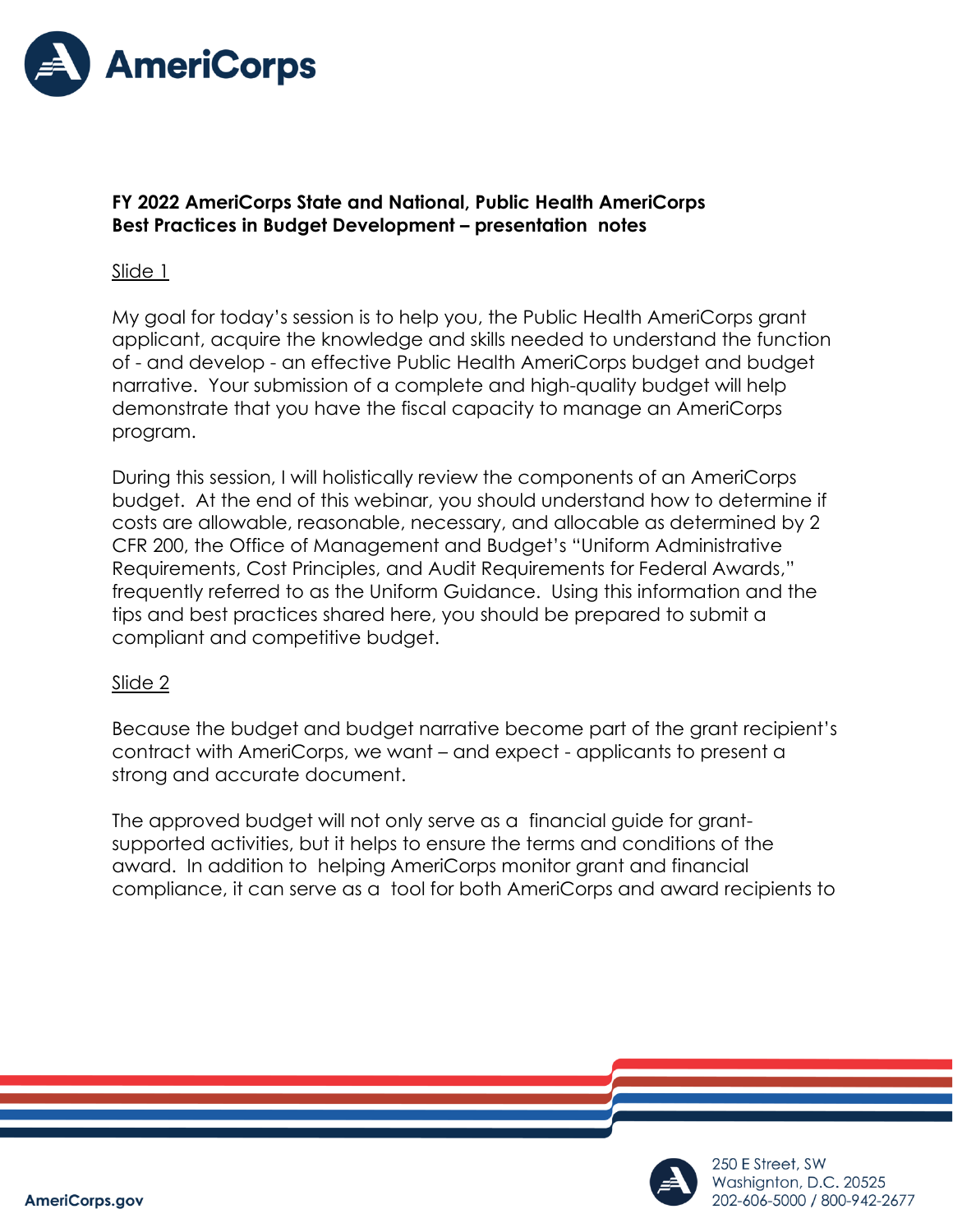

measure progress toward match requirements, when there are match requirements, and monitor budgeted expenses to actual expenses, as part of the budget management process.

## Slide 3

Before I dive into the details of budget development, I want to point out that budget development is just one component of an effective budget management process. Let's take a quick look at the full process.

As you started to work on your Public Health AmeriCorps application, you may have asked yourself, "How do I design a strong budget?" Whether you started the process with that question or not, as part of the pre-award project development process, it's likely that your team already:

- Determined the needs you wanted to address with AmeriCorps resources,
- Set up program or project goals and objectives, and
- Decided on a strategy to accomplish goals.

To develop the budget, applicants must translate that strategy into dollars to prepare a budget aligned with the stated program goals and objectives. Post award, grantees will continue to manage their budgets effectively by:

- Establishing a budget control process,
- Monitoring expenses, regularly comparing your budgeted to actual expenses to check for over and under spending, and
- Modifying the budget as necessary, with approval from AmeriCorps when required.

Today's conversation will focus the budget preparation process.

### Slide 4

Let's talk about an approved budget. It should be:

- Realistic, that is, is should reflect expected program revenues and expenses and its capacity to carry out program activities; it should be
- Consistent, and aligned with the program's goals and objectives, and it should be
- Flexible A project's financial and operating circumstances often change, and the budget must adapt to those changing circumstances.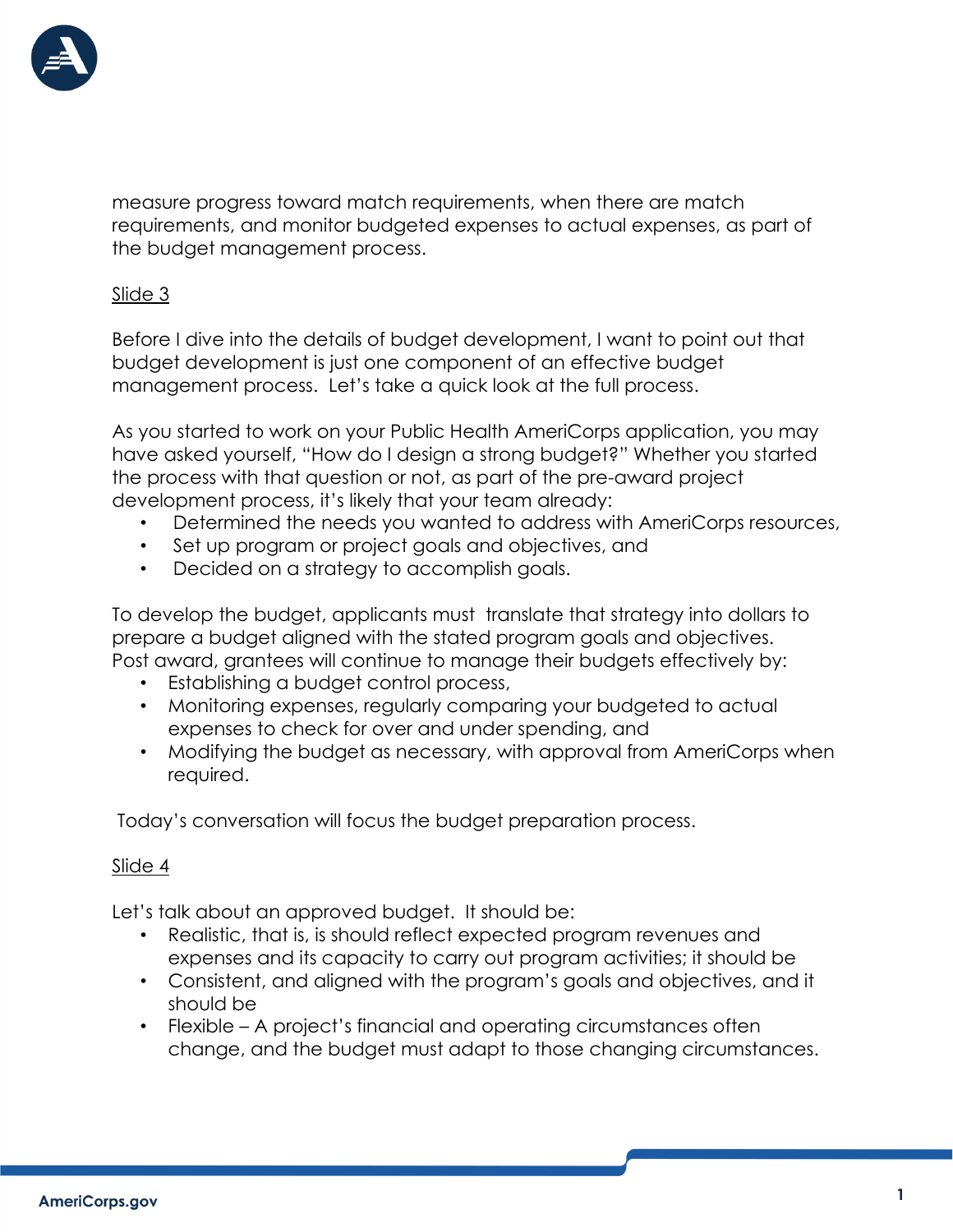

For now, we'll focus on the realistic and consistent features, as they relate to budget design.

A few minutes ago, I outlined the steps "your team" may have taken as part of the budget development process. AmeriCorps encourages applicants to approach budget design as a team activity, engaging various departments based on their individual expertise.

Who did – or who could – you include in your budget design team? For instance,

- Human Resources will have salary, fringe, and Criminal History Check costs,
- The program office may know the costs for training members and delivering services to the community,
- The accounting office will have historical spending rates for specific costs,
- The grants office should be able to review for compliance, and
- Other staff may have additional expertise and can review the budget for clarity.

I realize that, if you are part of a small organization, you may not have all these resources available to you, but you shouldn't undertake budget development in a vacuum, without input from others. Don't be afraid to involve as many others as is required, including your Board of Directors or advisors, to present the most realistic data in the budget and to make sure the document aligns with your programmatic goals and objectives.

AmeriCorps recommends that applicants use historical information when it is possible – and, as a reminder, your accounting department should have that information – adjusting as necessary so that the data is timelier – and include that information, as appropriate, as part of the budget narrative descriptions.

Your strong budget design provides a framework for effective budget management and ensures:

- A realistic scope,
- Appropriate detail,
- A competitive proposal,
- Compliance, and
- Effective delivery. That is, it serves as a guide for program implementation.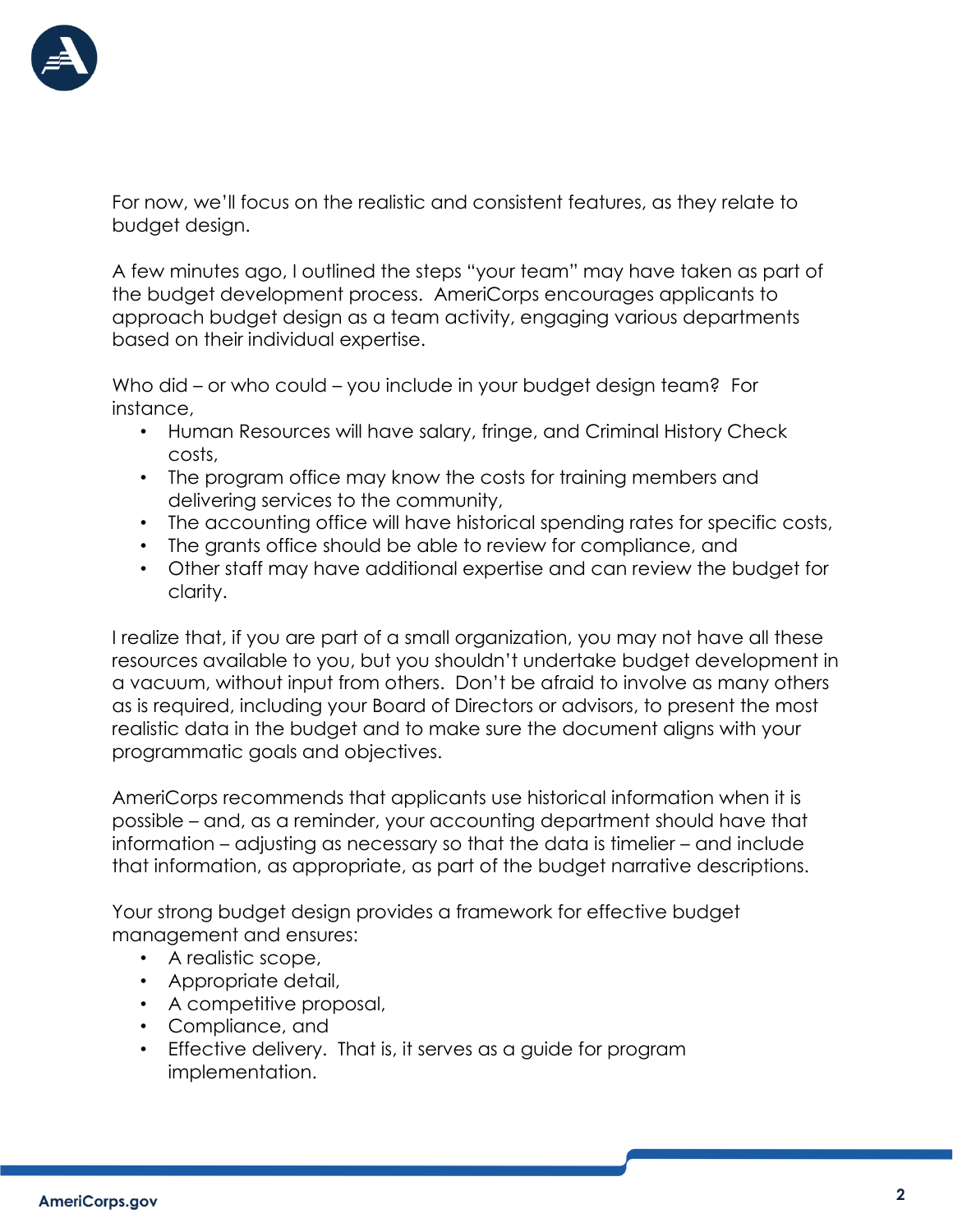

In order to create a budget that is strong, accurate, and requires minimal clarification, I encourage you to take your time and engage others in data collection and quality review.

### Slide 5

As I previously noted, one of the objectives for this session is to provide you with tips and tools for creating a competitive budget narrative.

The first tip is to read and follow the instructions in the Notice of Funding Opportunity, also referenced as the NOFO or Notice, and in the Application Instructions, which include minimum and maximum cost levels and required line items – both of which I will discuss later in this presentation. Within the application instructions, you will find detailed budget instructions for Cost Reimbursement grants in Attachments B and C. The strongest and most compliant Budget Narratives adhere to the guidelines in these documents, which saves all of us time and effort later.

I also encourage you to become familiar with the "Uniform Guidance" – and only include those costs that are allowable, reasonable, necessary, and allocable. You can find this online at ecfr.federalregister.gov, under Title 2 – Grants and Agreements.

After you and your team estimate the financial resources you need to achieve the stated program goals, you will organize them into the narrative's budget categories – again, following the guidance in the NOFO and application instructions. As you develop the narrative, remember to provide adequate descriptions and clear calculations. eGrants will automatically populate a budget summary and budget narrative report that should be able to serve as a stand-alone document, without a need to reference the application narrative for explanation. For this reason, I always recommend having someone outside the "budget development team" review this document, to check for holes and inaccuracies.

### Slide 6

The Uniform Guidance, as well as the NOFO and Application Instructions, specify costs considered unallowable, such as lobbying, entertainment, alcoholic beverages, and fundraising. AmeriCorps strongly encourages applicants to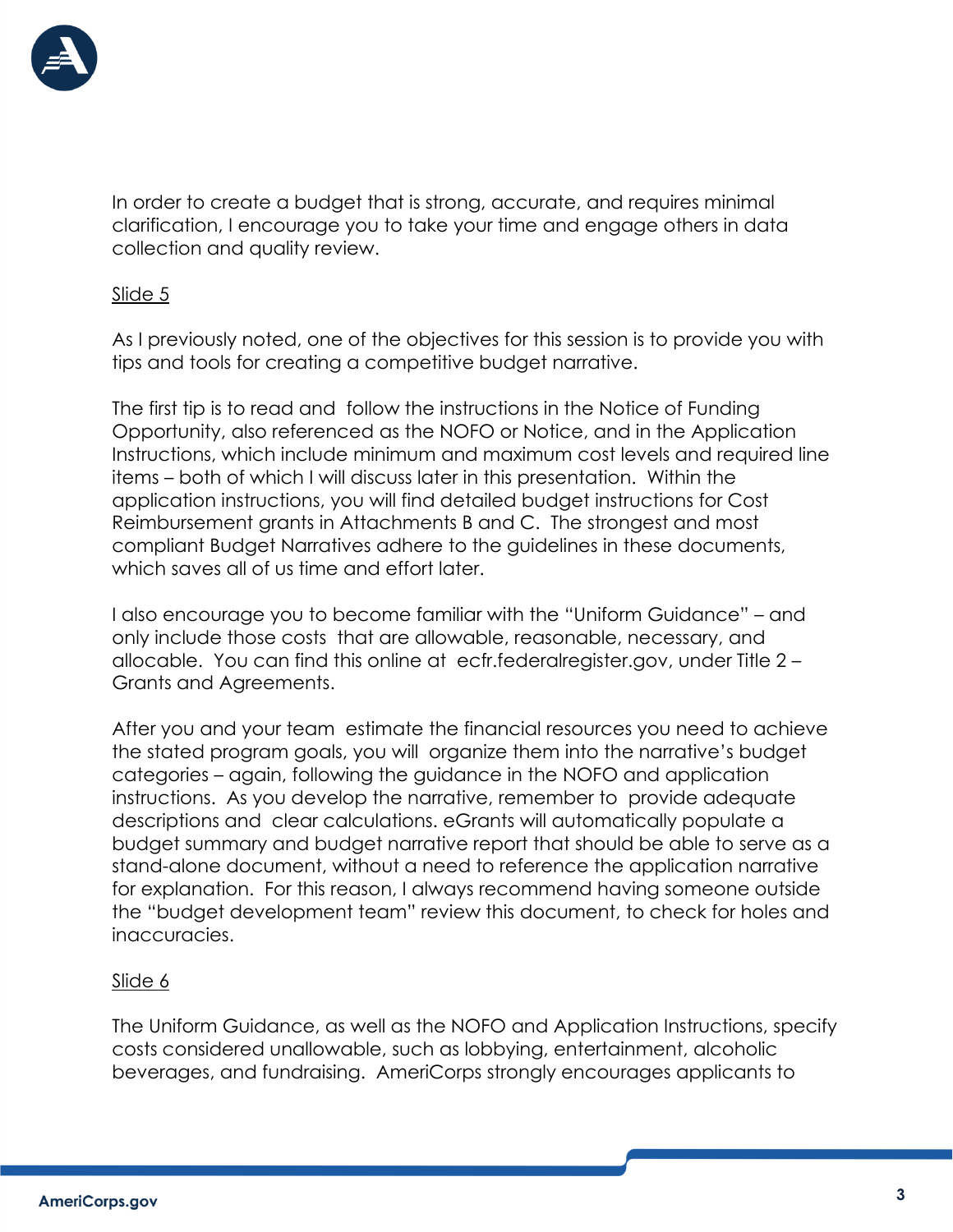

review the Uniform Guidance, to avoid including unallowable costs in your proposed budget.

Other unallowable costs include those that are not necessary to meet the program objectives. For example, budgeting AmeriCorps Symposium travel expenses for 6 staff members when only four staff are included in the AmeriCorps budget is not allowable and could be waste, fraud, or abuse. Another example is budgeting \$6,000 for landscaping equipment and materials – for a Public Health AmeriCorps program. These are costs that would be considered unreasonable from a "prudent person" perspective or have no logical basis for inclusion in the budget.

## Slide 7

It's important to remember that, if a cost is unallowable as part of the AmeriCorps share, it is also unallowable as part of the grantee share, also referenced, as the cost share or match.

While there is no match requirement for Public Health AmeriCorps grants, applicants may choose to include a grantee share of program costs in the budget, to demonstrate the additional resources required for program operation. Cash and in-kind contributions are acceptable match when they are:

- Necessary and reasonable for proper and efficient accomplishment of project or program objectives,
- Allowable under the Uniform Guidance and Application Instructions,
- Included in the approved budget and allocable under program guidelines, and
- Compliant with the terms and conditions of the award and Uniform Guidance,
- Verifiable from the organization's records,

The matching resources must be treated the same as the AmeriCorps share and consistent treatment includes complete and accurate documentation. A frequently heard phrase in the world of grants management is, "if it isn't documented, it didn't happen." Please make sure to document all your expenses.

If you choose to include non-AmeriCorps support in your Public Health AmeriCorps application, you must include a Source of Match in the budget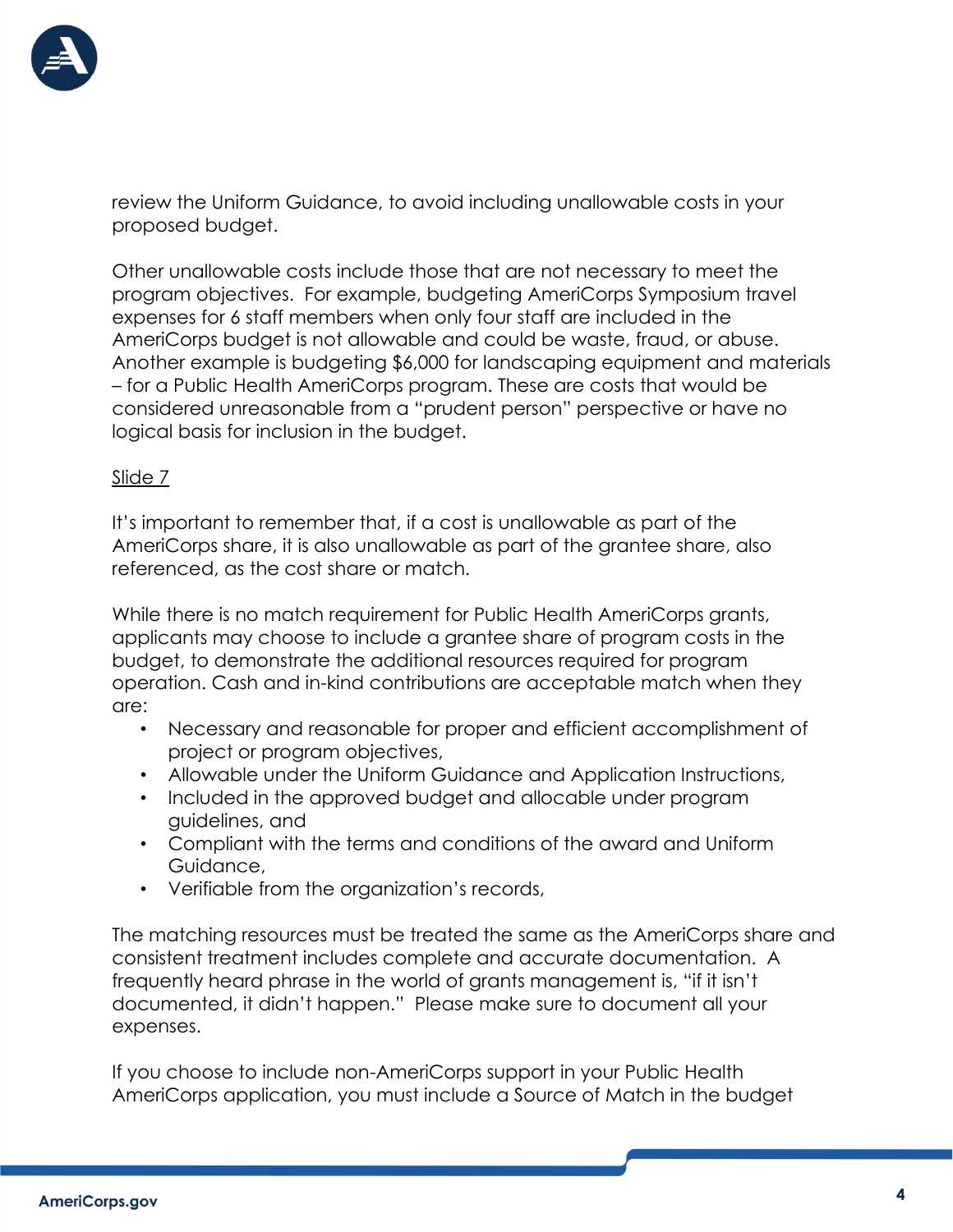

narrative that equals the amount of budgeted match exactly. When populating the Source of Funds section, you will enter a description of the source, along with the amount, a cash or in-kind classification, the type of match source – that is, state or local government, federal funds, or private donations – and confirmation of whether the sources of match are secured or proposed.

# Slide 8

As you enter data into your budget narrative, you will notice that it includes both the AmeriCorps and Grantee share of project costs. Additionally, the budget classifies costs into Direct and Administrative or Indirect cost categories. Direct Costs include program operating costs and member costs, which the budget breaks into major categories that may include specific line items, such as those on the slide. These costs are allocable to the grant, that is, they are associated with grant-related goals and activities. General or centralized organizational expenses, spread across the entire organization in support of common goals, are Indirect or Administrative Costs.

As you – the Public Health AmeriCorps applicant - develop your budget management systems and, specifically, the budget control process that I referenced earlier, you will want to establish clear policies and procedures for tracking and documenting these expenses.

### Slide 9

I will now review the specific budget categories and the related guidance in the AmeriCorps Application Instructions, beginning with Section One – the Program Operating Costs.

In Section A. Personnel Expenses – you will individually list each staff position supported by the grant and provide the annual salary and level of effort as a percentage of the full-time equivalent or FTE devoted to this award. Please remember to:

- Only include positions supported by the application narrative and
- Make sure not to include the value of direct community service performed by volunteers, unless it is for organizational functions, such as accounting, auditing, or training.
- In addition, if you have other AmeriCorps grants, it's a good idea to confirm that you are not over budgeting – that is, including more than 100% of staff time – on your budgets. You can do this by including a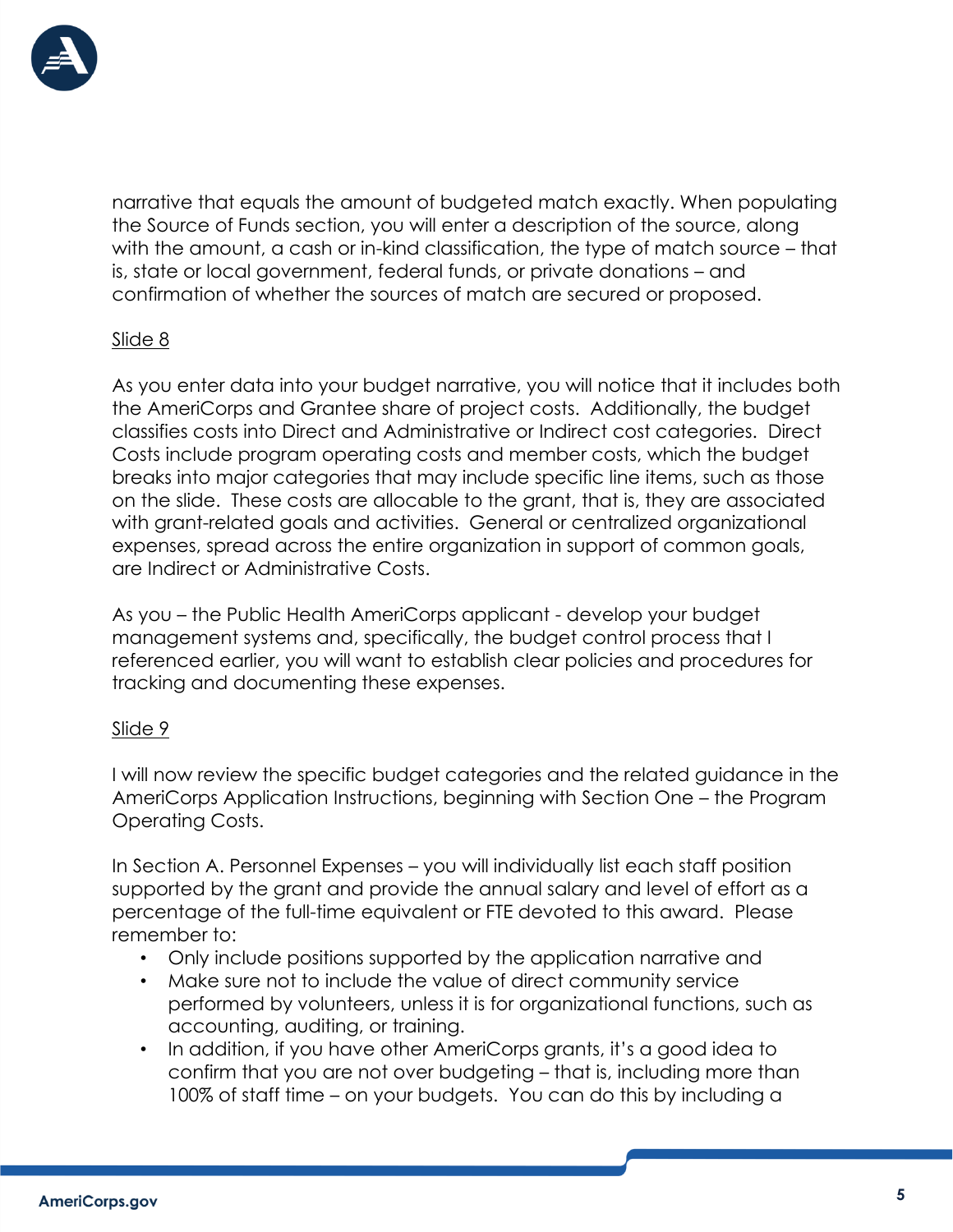

statement in each line or at the end of the section that states, "The percentage of time allocated to budgeted staff does not exceed 100% across all AmeriCorps grants." Additionally, you should confirm that the salary information you provide is consistent across the multiple grants. While it may be appropriate to budget the Executive Director's salary as \$89,000 on one application and \$99,000 on the application you submit six months later, you could add an explanation that the higher salary reflects a Cost of Living and performance-related salary increase for additional clarification.

In Section B. Fringe – you will identify the type of fringe benefit (for example, FICA, Health and Life Insurance, Workers Compensation, State Unemployment, and Retirement costs) and the cost for each staff.

- Note that Fringe Benefit costs should align with salary lines. That it, this section should only include staff included in the Personnel Expenses section.
- If benefit amount is more than 30% of the salary costs, you must list covered benefits separately and justify the cost. For example, you might state, Health insurance at 24%, retirement at 10%, and FICA at 7.65%, rather than noting that all fringe benefits are 41.65% of the related salary costs.

In Section C. Travel – Please include the purpose of costs and type of travel cost (such as airfare, ground transportation, lodging, or per diem), the number of trips, and the number of staff or members travelling. Make sure this calculation is clear and simple to follow.

- Note that attendance at AmeriCorps sponsored technical assistance events is an expectation of all direct grantees and travel funds should be budgeted for new grantees and new staff of existing grantees to attend the AmeriCorps Symposium pre-conference events.
- Take care to separate staff and member travel costs and ensure that training costs are not included in this section (and that travel costs aren't included in the training lines).
- You may budget mileage at a rate higher than the federal reimbursement rate (which is \$.56/mile as of 01/01/2021) if that follows your organization's policy. If so, make a note in the budget narrative.

Section D. Equipment – expenses are defined as tangible, non-expendable personal property having a useful life of more than one year AND an acquisition cost of \$5,000 or more PER UNIT. If less, the expense goes in the Supplies section.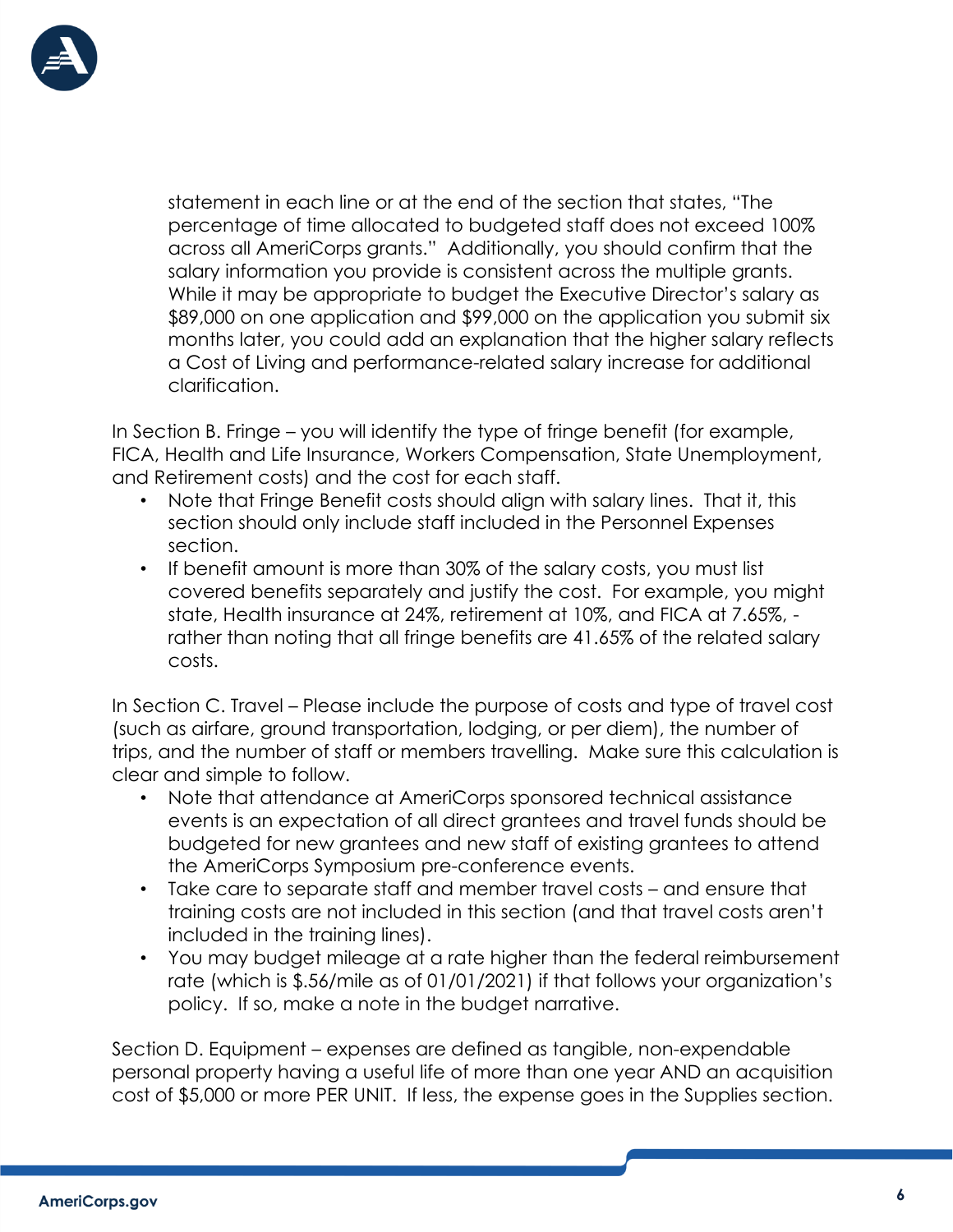

Equipment is limited to 10% of total AmeriCorps funds requested. You must show the unit cost and number of units with purpose of equipment in your budget.

Section E. Supplies – costs are consumable supplies and materials, including member service gear.

- AmeriCorps identity items, preferably clothing with an AmeriCorps logo, is a required budget expense and may be charged to the AmeriCorps share only if it includes the AmeriCorps logo. Applicants should make a note in the budget narrative when items include the AmeriCorps logo.
- You may charge safety gear to the AmeriCorps share, regardless of whether it has a logo. Organizations must purchase any non-logoed member service gear with non-AmeriCorps funds.
- Make sure to individually list single items costing \$1,000 or more.

In Section F. Contractual/Consultant Services – you will include all contractual and consultant services, except training and evaluation consultants.

- While AmeriCorps does not impose a maximum daily rate, we ask that you include the basis on which you determined the expense – which may be a daily rate.
- Again, do not include the value of direct community service performed by volunteers – here or in the Personnel Expenses section – unless it is for organizational functions, such as accounting, auditing, or equipment maintenance.

Section G. Training – includes expenses related to both staff and member training.

- Staff Training will enhance staff skills for effective project implementation.
- Member Training supports members as they carry out their service activities and may include Life after AmeriCorps training.
- Be sure to include a daily rate for consultants, if used. If it is not used, enter some type of detail to justify the cost.

Section H. Evaluation – includes project evaluation costs, including additional staff, consultants, evaluation instruments, etc. This is not for assessing progress toward performance measures, but an evaluation of impact on the community and assessment of the overall program design/systems. Include daily rate for consultants, if used.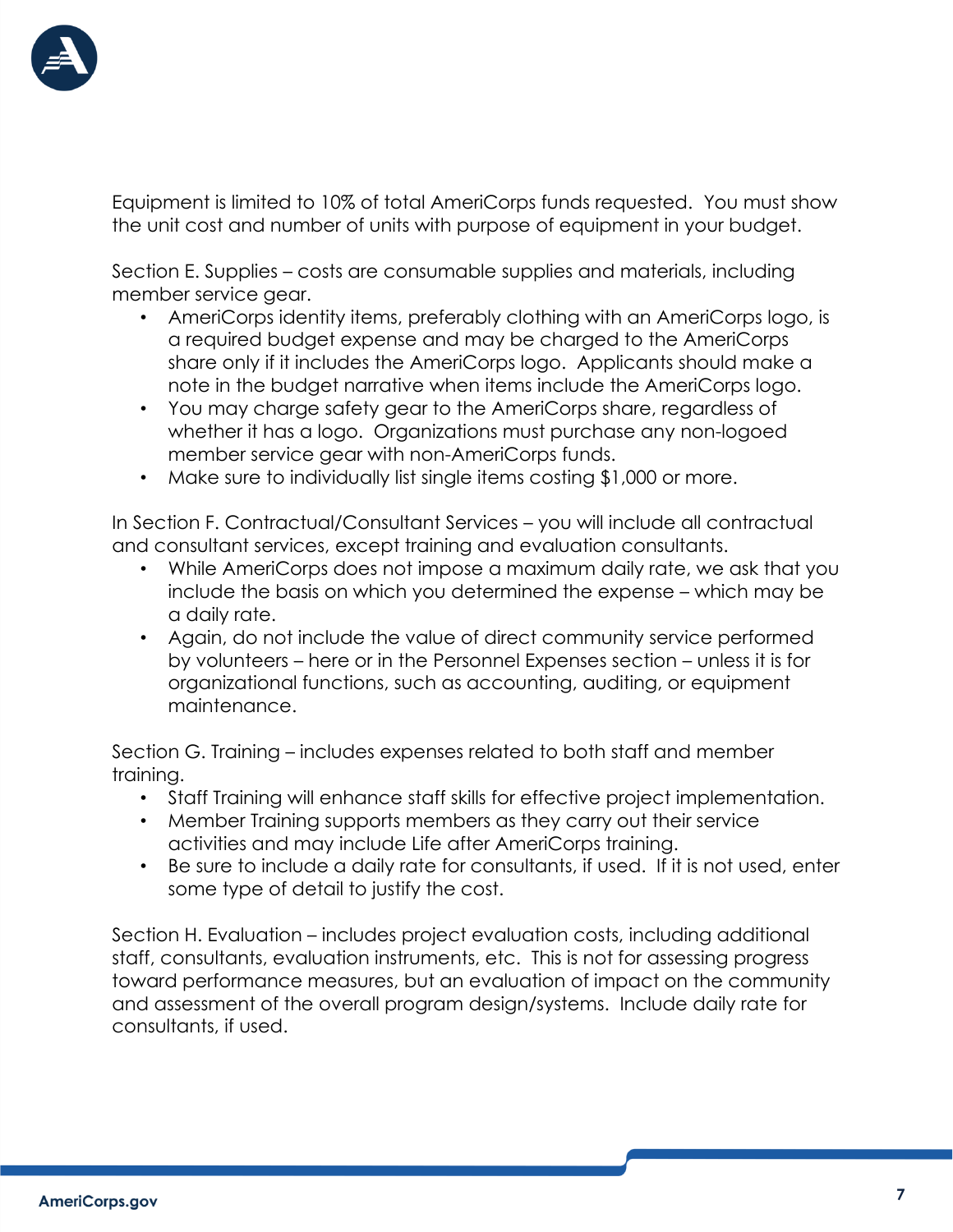

Section I. Other Program Costs – is a bit of a "catch all" category, for those projected expenses that don't neatly fit in the other categories. In this section, you:

- Must include National Service Criminal History Checks for members, employees, and others who receive a salary, education award, living allowance, or stipend. If not included, explain how costs are covered (or that the checks are already completed).
- You may include office space, utilities, phone, and internet, and similar expenses for members and project staff, providing expenses are not included as part of an organization's approved indirect cost rate and that they are pro-rated and appropriately allocated to the project.
- You may also include member recognition costs, which are allowable if appropriately justified and if they exclude gifts and food provided in an entertainment setting.
- Finally, multi-state applicants may include subgrants, indicating the approximate number and average amount of the awards. Show any required subgrantee match in the "grantee share" column.

# Slide 10

Let's review some budget narrative sample entries and talk through some of common clarification issues that applicants can avoid. This Staff Travel section includes a number or errors.

- The applicant included the AmeriCorps-Sponsored Grantee Training but neglected to include a cost calculation to explain how they determined the \$2,930. (While it is a required line item, the costs may not meet the "prudent person" standard. For example, what if this line item was for a training in Washington DC and the travelers were located in Northern VA. Would \$2,930 be reasonable?)
- In the second line item, the applicant proposed a mileage rate higher than the federal rate. This is allowable, providing that it aligns with the organization's policy. This applicant could avoid having to clarify the rate by making a budget narrative notation that this follows the organization's travel policy. An example of that is included in the last line of the section.
- The third line item shows that the applicant did not double-check the calculations for accuracy. The details in the description total \$2,050 – rather than the budgeted \$1,954. This often results when applicants revise the budget sections – which is why you cannot double-check your calculations too many times.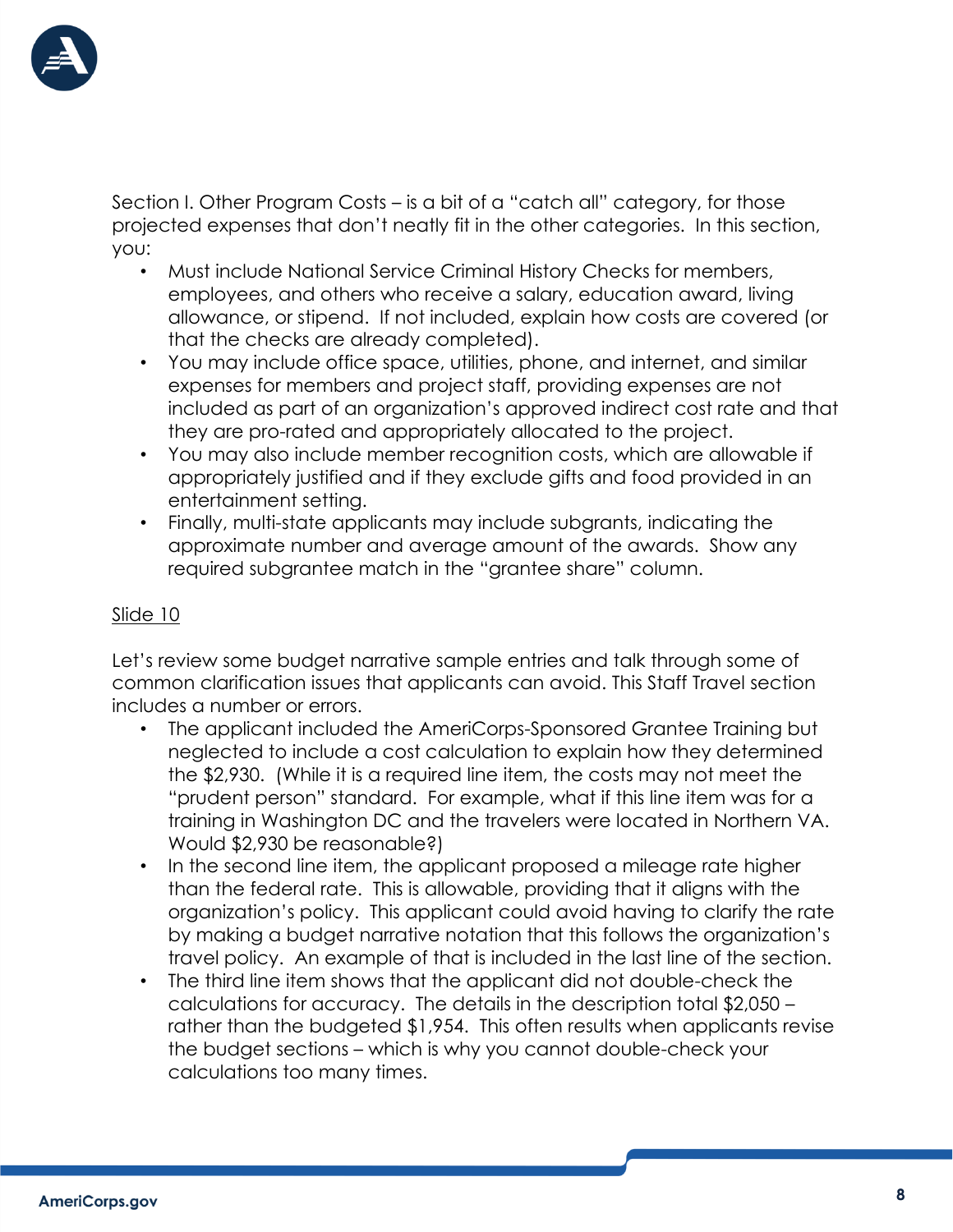

• The last line in this section includes costs for Member Travel. While Member Travel is an allowable cost – and this is an appropriately detailed entry – there is a specific Member Travel section. It's important to check that you are entering line items in the appropriate section.

The example at the bottom shows a correct and comprehensive entry. Adequate detail is included for each line item, including the number of individuals traveling, the number of travel days or miles travelled and mileage rate, all calculations total the budgeted amounts, and no erroneous costs are included in this section.

# Slide 11

Here is a sample from the Supplies section of a budget narrative. Take a moment to consider which, if any, of the costs shown here may require clarification after AmeriCorps reviews these line items.

- In the first line, the applicant provided an average monthly cost of the office supplies, but the calculation is incorrect. It appears to be based on only 10 months of costs.
- The computers line item is budgeted at \$2,200 and includes no detail. How many computers are they proposing to buy? Is this line for just computers or are other items included? Without this detail, we can't determine if the cost is reasonable and necessary. Also, remember that the application instructions state that applicants must specifically list all single supply items with a cost of more than \$1,000 per unit.
- The member supplies section includes a cost per member and the number of members – which is great – however, when you calculate this, it totals a bit higher than what is budgeted, \$7,030. Because AmeriCorps budget reviews include an assessment of calculation accuracy, I recommend adding a term such as "average" or "approximate" to this description, such as that included in the Office Supplies line, to provide some flexibility.
- Are there any required budget items missing from this section? What about the AmeriCorps member service gear?

The second version includes the member gear, with the appropriate detail. The additional revisions include the corrected office supplies calculation, details about the computers, and the term "approximate" in the member supply line. This is a much better and more compliant budget narrative section.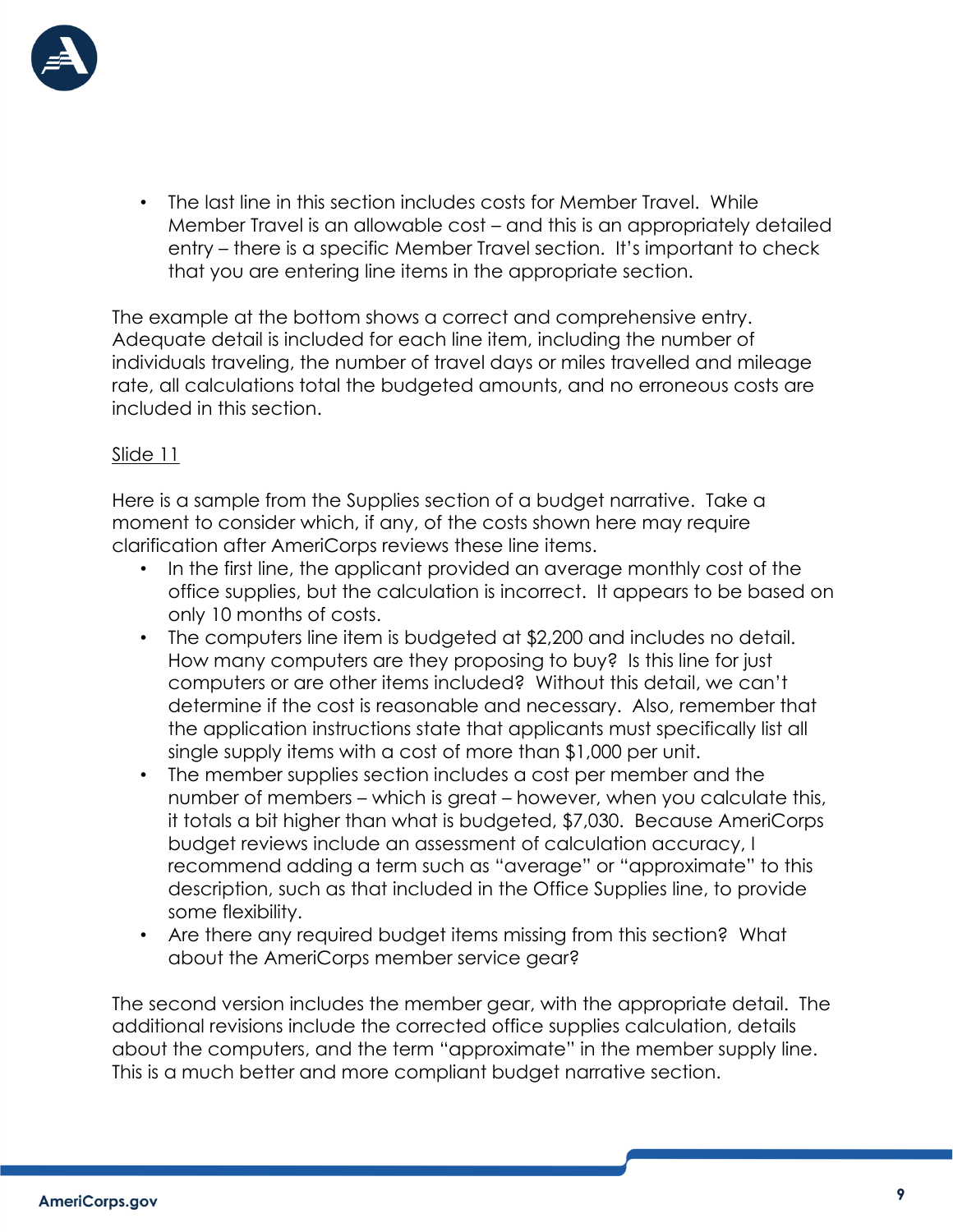

You'll notice that both of the examples shared here include Grantee Share budgeted costs. Again, Public Health AmeriCorps applicants are not required to include any match in your proposed budget, but if you choose to, it might look something like what is in these examples.

## Slide 12

Let's move on to Section Two, which focuses on Member Costs, specifically member living allowances and support costs.

The NOFO stipulates the minimum and maximum living allowances. For example, it states that the Public Health AmeriCorps full-time living allowance ranges between \$16,502 and \$33,004 per member. The budget narrative must identify the number of members in each category and the living allowance amount they will receive. And, as a reminder, the Public Health AmeriCorps NOFO only allows for full-time, three-quarter time, half-time, and reduced halftime member types.

Member Support Costs – must follow the laws of the states where members serve.

- FICA, unless exempted by IRS, is 7.65% of the total living allowance.
- You must offer Health Care to all FT members. Programs may not pay healthcare benefits to less-than-FT members with grant funds – unless those less-than-FT members are serving in a FT capacity for a sustained period of time, such as in a FT summer program. In that case, you should note that in the budget narrative. Please include the number of members receiving the benefit and a per person cost in the cost calculation. If you calculate costs based on the percentage of members that historically accept or that you anticipate will accept this benefit, make sure to note that in the justification.
- You may include Workers Compensation costs if the state where members are serving requires it. If it is not required, programs must obtain Occupational, Accidental, Death and Dismemberment coverage for members. Be aware that it is the applicant's responsibility to check with the state Department of Labor to determine if you are required to pay worker's compensation and, if so, at what level.
- Unemployment Insurance and other Member Support Costs must also include adequate calculation details. You may not charge the cost of unemployment insurance taxes to the grant unless it is mandated by state law.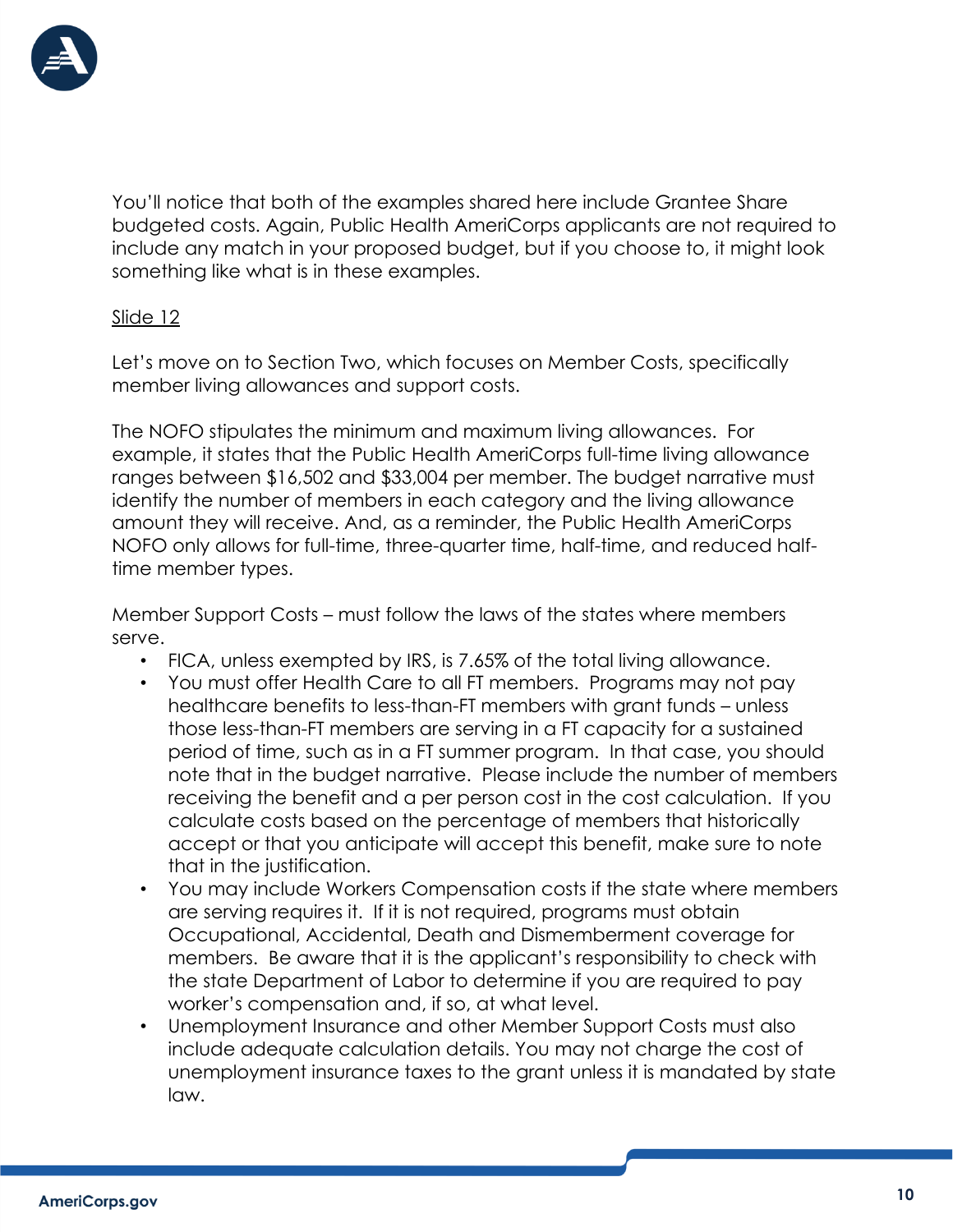

# Slide 13

Let's now consider a sample Member Support Costs section.

- The applicant included the required FICA for members but calculated it incorrectly. Although the math is correct, according to the application instructions, applicants must calculate FICA using a rate of 7.65% of total living allowances.
- In the Health Care section, the applicant seems to have estimated that a percentage of eligible members will decline the benefit. There is no requirement that you provide healthcare benefits to all full-time members, only that you offer it to all full-time members. When applicants budget for less than all full-time members, they generally base it on some historical information. The inclusion of the term "estimated" provides flexibility, should more or fewer members accept the benefit. It's important to note that, if you estimate that fewer than all members will accept the coverage, as a grantee, you must be prepared to cover the related costs and amend the budget as needed, if more members accept the coverage.
- This Health Care line also includes healthcare benefits for eight of the 10 half-time members. This might be allowable – but only if the half-time members are serving in a full-time capacity, such as a full-time summer program. If this was part of a submitted budget, it would likely result in a request for clarification that these are less than full-time members serving in a full-time capacity, otherwise, the cost is unallowable.
- Are there any required line items missing here? What about Worker's Compensation which the application instructions state is a required line item if the state requires worker's compensation coverage for AmeriCorps members? If the state does not require it, AmeriCorps requires grantees to obtain Occupational, Accidental, Death and Dismemberment coverage for members. One of these two costs must be included in the budget.

The second example includes the correct FICA calculation. Additionally, the health care line item was corrected to exclude the half-time members that apparently were not serving in a full-time capacity and the cost of the coverage is zeroed out, with the applicant noting that the benefit is provided off budget. Applicants frequently use this type of \$0 line item to provide additional information to confirm that the budget is compliant with the requirements of the NOFO and Application Instructions. And this example includes a line for the required member Worker's Compensation costs. And you see that the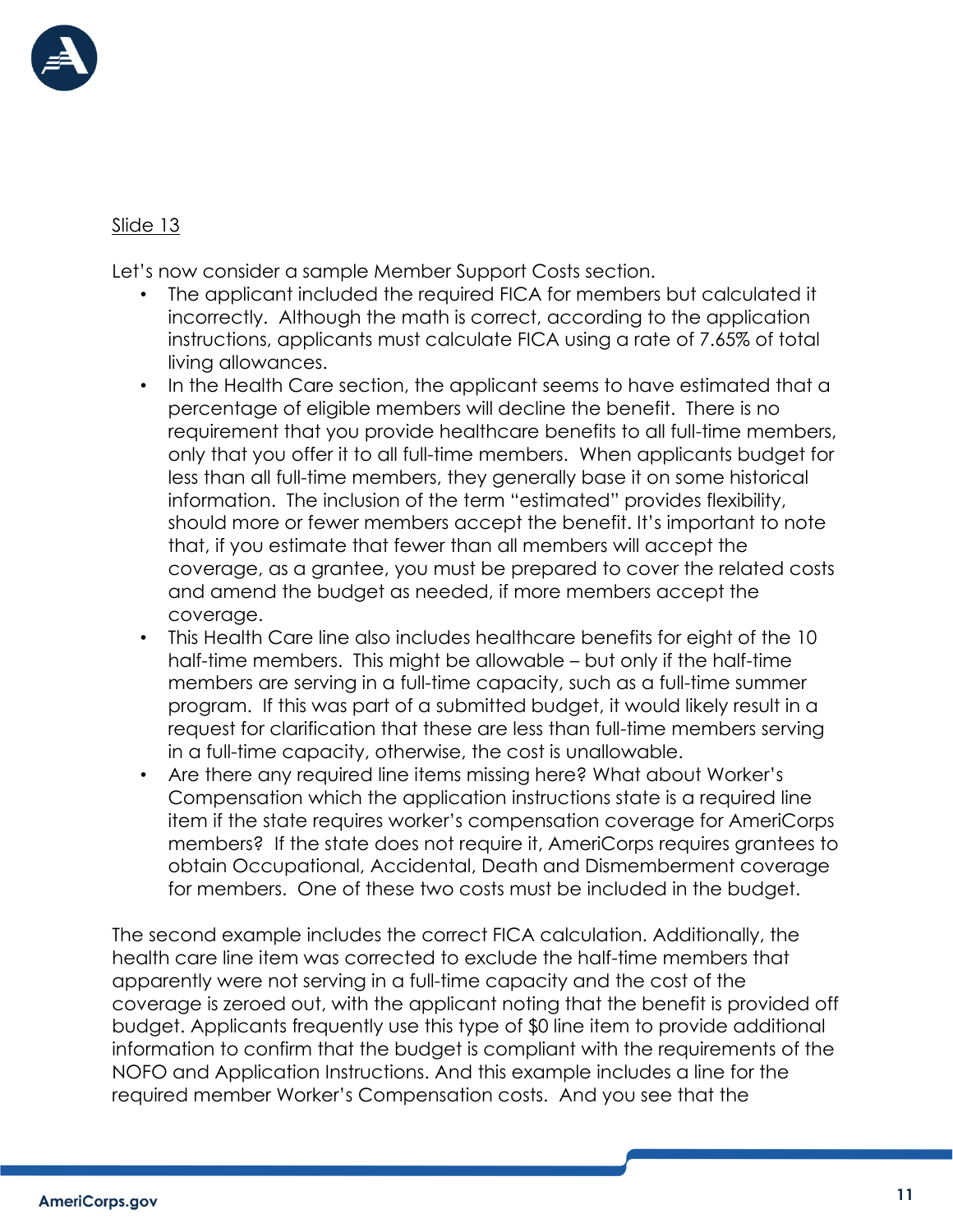

applicant did not budget any match, since it is not required of Public Health AmeriCorps applicants.

#### Slide 14

Administrative Costs are general or centralized costs that support the project; they do not include specific project costs. They may be included in an organization's indirect cost rate agreement if one exists.

If you choose to include Administrative Costs in your budget, Public Health AmeriCorps applicants have two methods available for calculating them in Section III of the budget. (Please be aware that the "Corporation Fixed Percentage" described in the Application Instructions is not available to Public Health AmeriCorps applicants.)

- If applicants have a Federally Approved Indirect Cost Rate, they must use this method and the approved rate agreement constitutes documentation of the administrative costs. When using this rate, the AmeriCorps share is limited to 5% of the AmeriCorps funds. Be sure to specify the Cost Type (e.g., provisional, predetermined, fixed, or final) and supply the rate and base on which it is calculated (e.g., salaries, modified total direct costs). Follow the guidance in the Application Instructions to calculate maximum allowed. You do not need to budget the maximum allowed amount but, if you budget for less than the maximum, please note the percentage claimed in the budget narrative details. Applicants must also enter the details of their approved Negotiated Indirect Cost Rate Agreement in eGrants, using the guidance in the Application Instructions.
- Applicants that do not have a federally negotiated indirect cost rate and who receive less than \$35 million in direct federal funding, may use the De Minimis Rate of 10% of Modified Total Direct Costs. It is important to note that, if this option is elected, the organization must use it consistently across all the organization's federal awards.

Regardless of the method used, the AmeriCorps share of Administrative Costs is always limited to 5% of total AmeriCorps award funds expended. Guidance for calculating these costs is in the Application Instructions. Please pay close attention to the calculation guidance to avoid having to correct your calculations during the clarification process.

Slide 15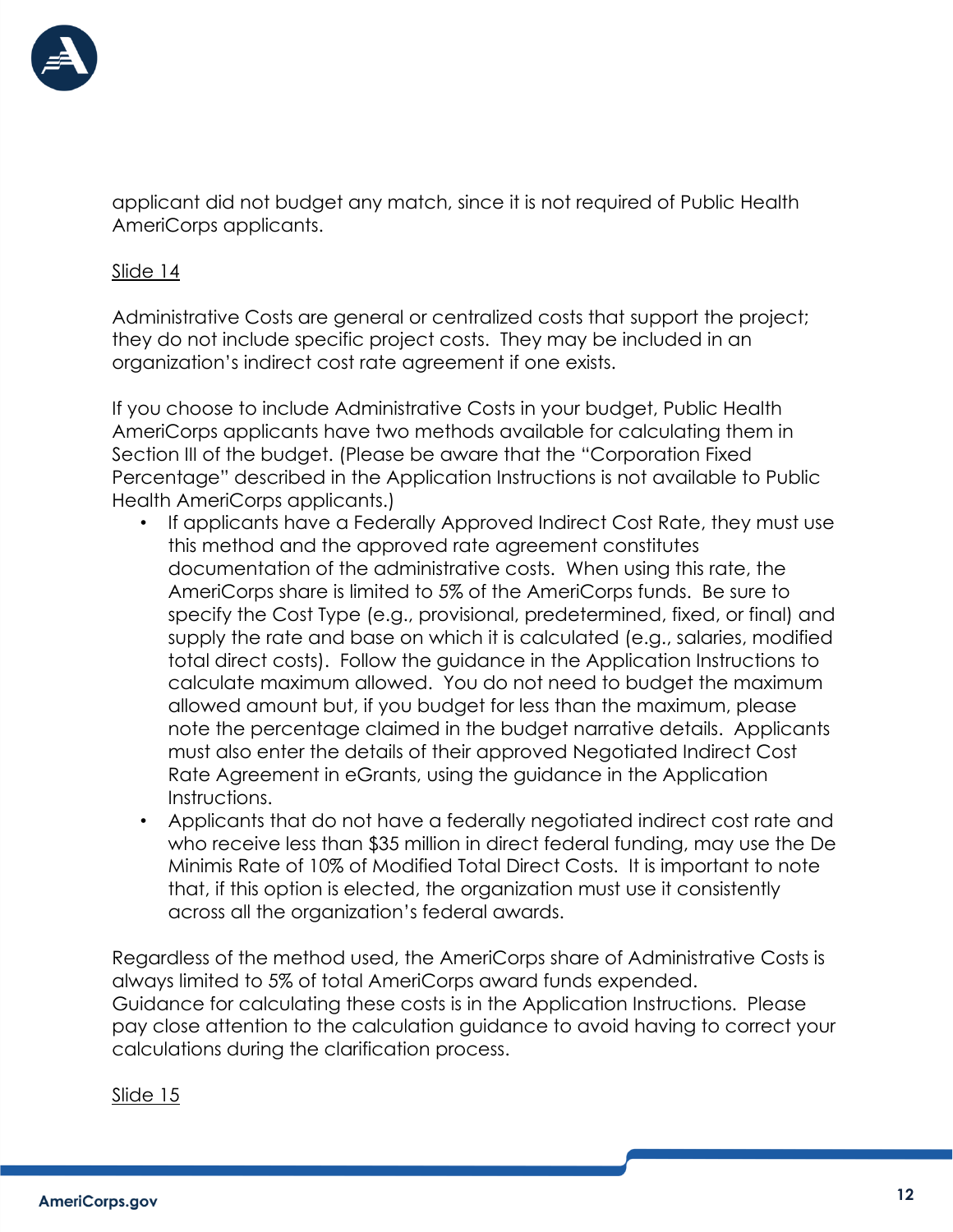

Now it's time to review some Indirect Cost line items.

This first example shows an applicant with a federally approved indirect cost rate. As requested in the application instructions, they provided the cost type, the basis on which it is calculated, approved rate, and rate claimed and detailed the cost calculation. In this example, they budgeted costs in the CNCS share – and we know this amount cannot exceed 5% of the budgeted CNCS share – and included the remaining amount as part of the Grantee Share. Again, Public Health AmeriCorps applicants are not required to provide matching resources in the budget, but they may want to show that they are budgeting some of the indirect costs as part of the Grantee Share. As a reminder, if you have a negotiated Indirect Cost Rate, you must enter the details of it in eGrants, using the guidance in the Application Instructions and make sure to calculate the costs using the detail of the rate.

The second example shows a similar calculation for an applicant using the De Minimis rate. In this example, the applicant entered the details in part B – under the Federally Approved Indirect Cost Rate option – and only budgeted the maximum 5% of the CNCS Share of Direct Costs using the calculation method outlined in the Application Instructions. This is perfectly allowable and likely to be what AmeriCorps sees on these Public Health AmeriCorps applications that do not require any match. Alternately, the applicant could have budgeted the remaining amount of the indirect costs in the Grantee Share, providing that the total didn't exceed the maximum amount allowed.

### Slide 16

The last section of the budget narrative is the Source of Funds section. In it, you won't list budget sections or line item costs, rather you'll enter the source of any matching resources that you included in your proposed budget.

Under the Budget Section 3 tab, you will find a link to Enter Source of matching funds, as shown here. Once you click that link, a new screen will open for you to enter the source. Please be sure to note:

- The source of the match and whether the resource is secured or proposed,
- the amount of match,
- the classification (cash or in-kind), and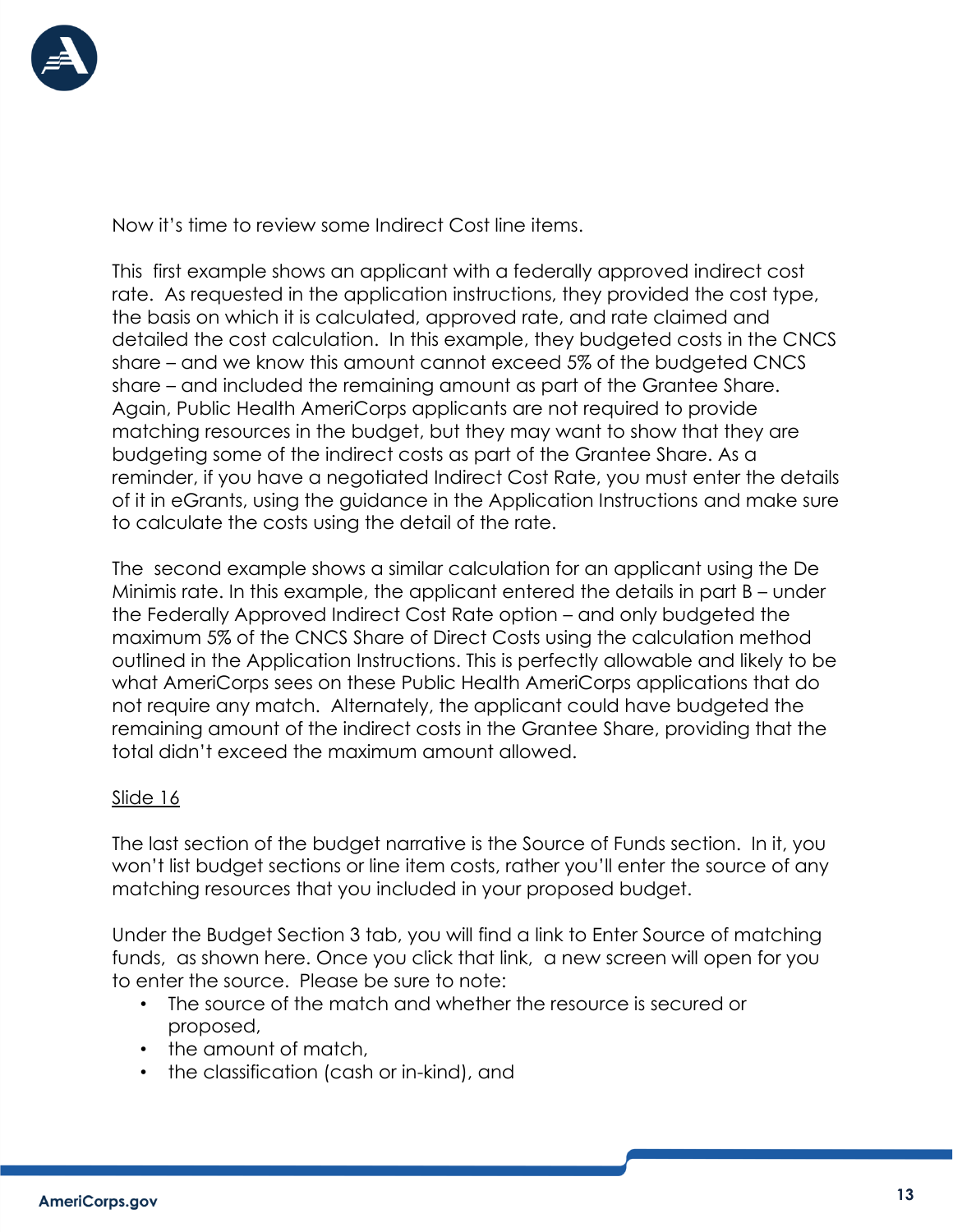

• the type of source (private, state/local, or federal), in the appropriate field.

I caution you to update this section, as well as the Indirect Costs section, after making any budget revisions, so they reflect all changes. The total in this section must equal the total amount of any budgeted match – exactly.

## Slide 17

When complete, the Source of Funds section might include content similar to this example. Note that this example only includes the source of match, not the specific sections or line items covered by the matching resources. And it provides the required details, noting whether the resources are secured or proposed, in-kind or cash donations, and provided by a private or government entity.

When completing this section, please take care as you use the dropdown menus. It's very easy to change the selected type or source. Incorrectly entering the source may result in additional clarifications.

As long as we're discussing matching resources, I want to remind you that, if a cost is unallowable as part of the AmeriCorps share, it is also unallowable as part of the grantee share (or your budgeted match). Again, if you're not sure if a cost is allowable or not, the Uniform Guidance is the best place to find the answer.

### Slide 18

Before I close, I want to offer a few pointers, beginning with guidance to check – and double-check – your work to eliminate erroneous information.

And, as I previously noted, I want to stress the benefits of involving your team – and someone outside of the team – in the budget development and review process.

And I strongly recommend using the tips on this visual and in the Budget Checklist, found in Attachment F of the Application Instructions, to make certain that you submit an accurate budget narrative that meets the AmeriCorps requirements.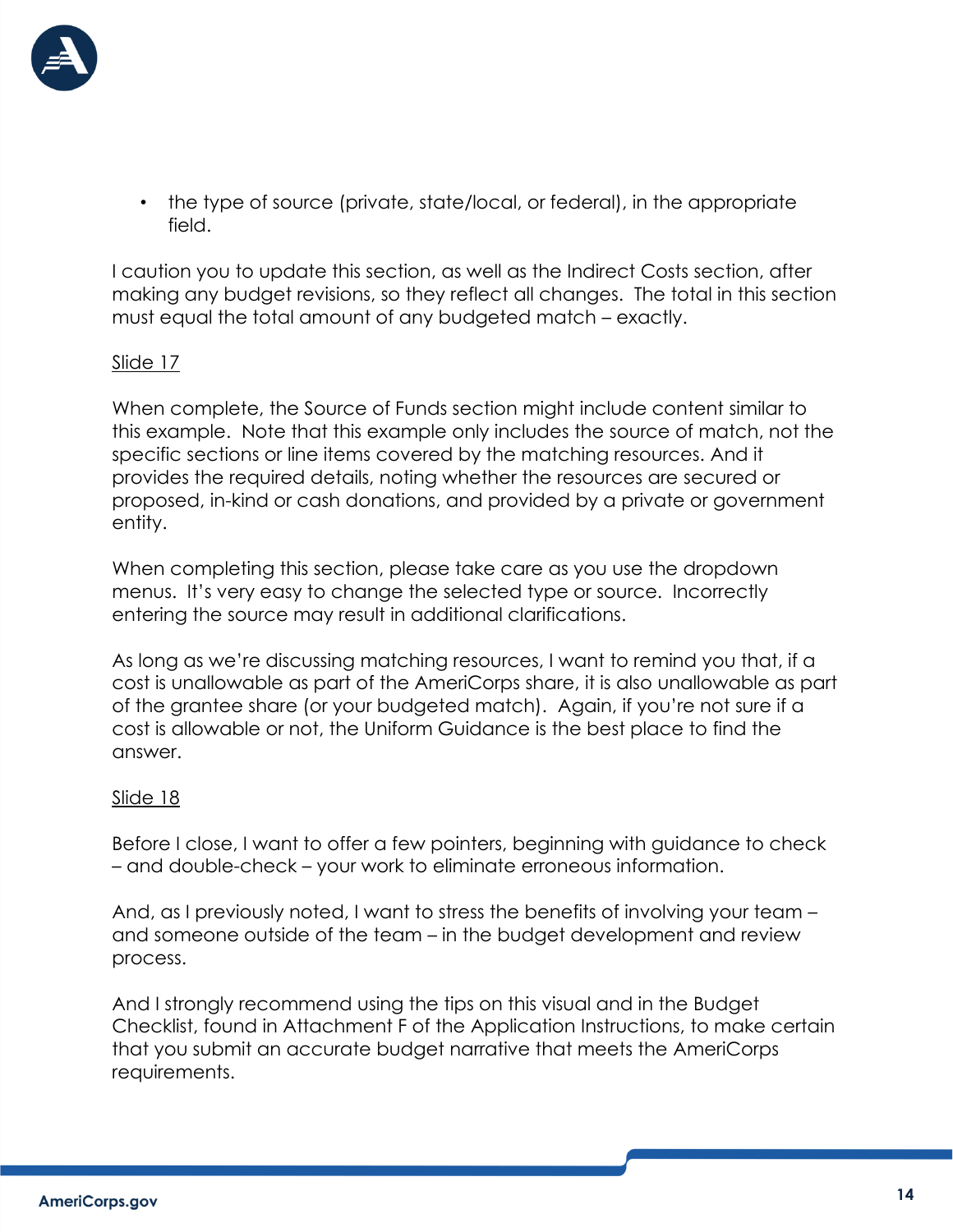

Highlights of the Budget checklist include a check to make sure it meets AmeriCorps cost guidelines.

- Is the full-time living allowance within the minimum and maximum levels, between \$16,502 - \$32,004 per member?
- Is the Cost per MSY: ≤ \$28,800? While eGrants will calculate this for you, you can get a head start on determining the Cost per MSY by dividing the total amount of AmeriCorps funds requested by the total number of MSYs requested. For example, if the application is for \$100,000 in AmeriCorps funds and 10 MSYs, then cost per MSY is \$10,000. (Note that the Cost per MSY does not include childcare or the cost of the Segal Education Award that a member may earn, since those costs are excluded from the budget.)
- Does the source of matching funds section provide all required information and align with any budgeted match – to the penny?

You will also want to check that the budget includes all required costs (such as member gear, National Service Criminal History Checks, member FICA, and fulltime member healthcare), along with those costs that AmeriCorps strongly encourages applicants to include, such as AmeriCorps technical assistance events and new staff attendance at AmeriCorps Symposium pre-conference events.

As much as possible (due to eGrants character limits), the budget narrative should provide details – including the purpose and accurate calculations (in whole dollars) and exclude unallowable costs. I recommend that applicants use "\$0" line items to enter additional clarifications, if needed. And please have someone check all the calculations before you submit.

Finally – and most importantly, you should ensure that you aligned your budget narrative to the program goals in the application narrative. Including miscellaneous, contingency, or other undefined budget amounts may adversely impact your application status.

# Slide 19

In addition, before submitting your application, please make sure:

• Your organization has an active registration with the System for Award Management. If you are applying for a SAM registration for the first time, I recommend that you apply early, as it may take a while to activate the registration. AmeriCorps recommends that you apply for or renew your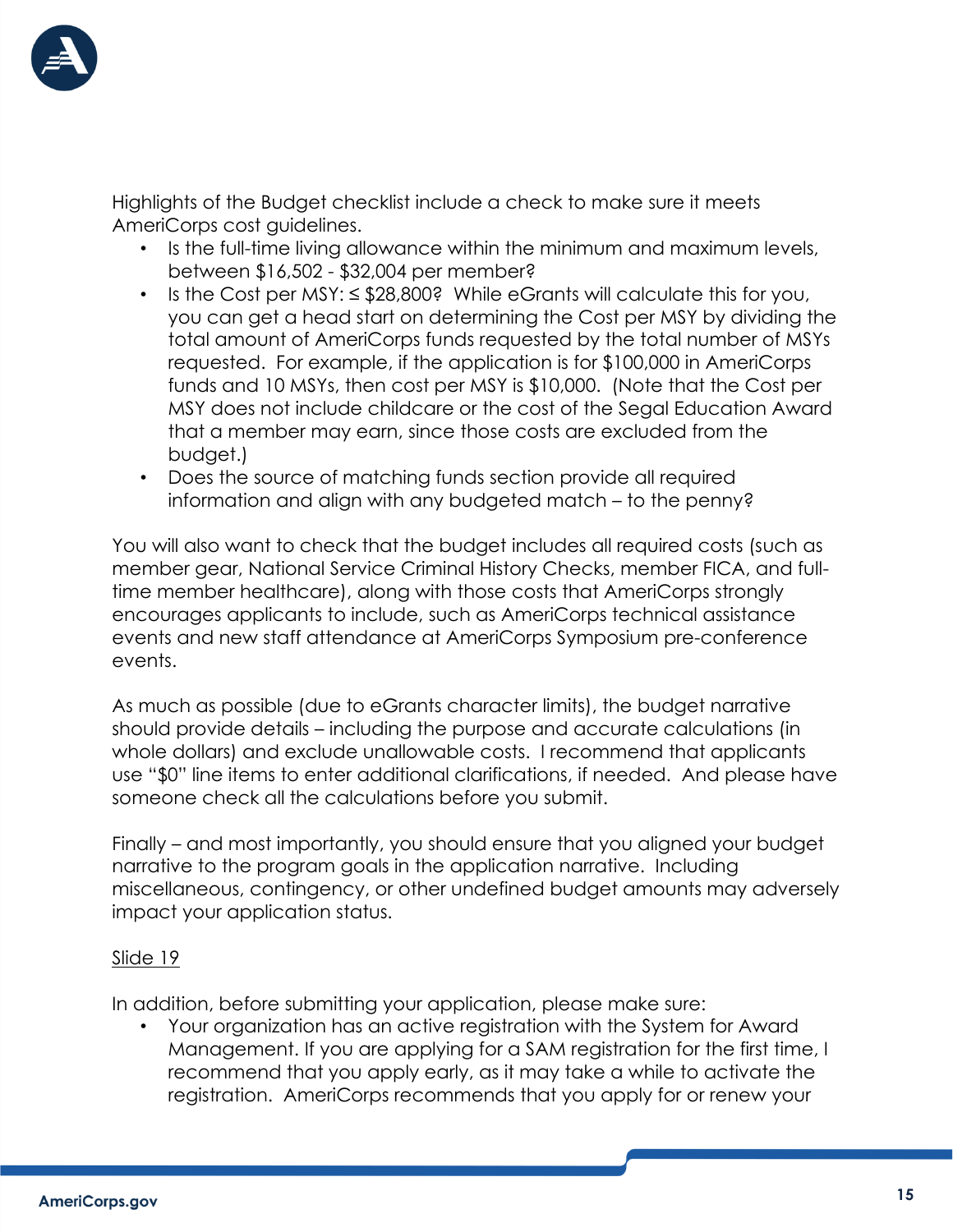

registration at least 3 weeks prior to the application deadline, to allow time to resolve any issues that may arise. Please know that SAM is a free service. Organizations should never pay for a SAM registration.

- If you are a new or recompeting applicant, you submitted your Operational and Financial Management Survey (OFMS) as instructed on the funding opportunity page,
- You submitted your most recent single audit to the Federal Audit Clearinghouse and Form 990 to GuideStar, as applicable,
- You entered your current Federally Negotiated Indirect Cost Rate details, if you have one, in eGrants.

Details for all these actions are on the Public Health AmeriCorps funding opportunity page of americorps.gov.

# Slide 20

Finally, AmeriCorps is aware that, on occasion, applicants experience challenges with the eGrants system. eGrants automatically performs a limited compliance check to validate the budget and it may result in a warning or error message. Some of these messages prevent you from submitting your application, so you should be aware of the differences and related actions. For instance:

- When you receive a warning, you can move forward, but the application or budget may not be compliant with the guidelines.
- On the other hand, an error message will not allow you to move forward until you correct the error. You must resolve all errors before you can submit your application.

Related to that, I understand that several applicants received a warning when proposing a budget with a \$28,800 cost per MSY. The warning you should receive states, "Please consult the cost per MSY requirements in the Notice of Funding Opportunity to ensure that the maximum amount has not been exceeded." As long as you are below the maximum, you can move forward with confidence.

If you experience a challenge other than a warning or error message, you should contact the AmeriCorps Hotline right away. The number is 800-942-2677 and a link to the help request form is at the bottom of most eGrants pages. It's wise to forward a copy of the service ticket to [americorpsgrants@cns.gov,](mailto:americorpsgrants@cns.gov) so we have documentation of the problem.